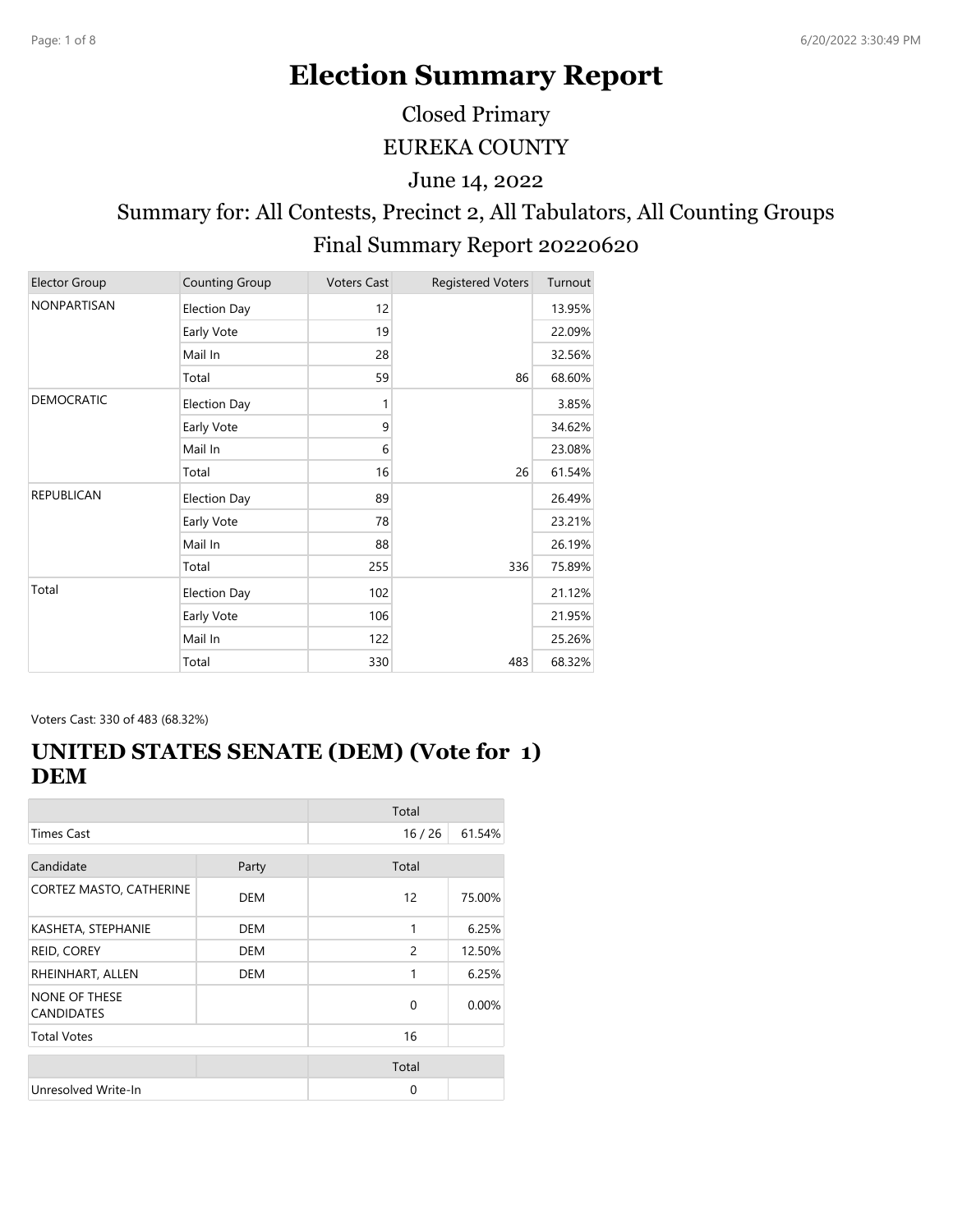#### **UNITED STATES SENATE (REP) (Vote for 1) REP**

|                                           |            | Total          |        |
|-------------------------------------------|------------|----------------|--------|
| <b>Times Cast</b>                         |            | 255 / 336      | 75.89% |
| Candidate                                 | Party      | Total          |        |
| <b>BROWN, SAM</b>                         | <b>REP</b> | 71             | 29.10% |
| CONRAD, WILLIAM "BILL"                    | <b>REP</b> | 3              | 1.23%  |
| HOCKSTEDLER, WILLIAM<br>"BILL"            | <b>REP</b> | 0              | 0.00%  |
| LAXALT, ADAM PAUL                         | <b>REP</b> | 143            | 58.61% |
| MENDENHALL, SHARELLE                      | <b>REP</b> | 3              | 1.23%  |
| PERKINS, TYLER T.                         | <b>REP</b> | $\overline{c}$ | 0.82%  |
| POLIAK, CARLO                             | <b>REP</b> | $\Omega$       | 0.00%  |
| RODRIGUEZ, PAUL                           | <b>REP</b> | $\overline{c}$ | 0.82%  |
| <b>NONE OF THESE</b><br><b>CANDIDATES</b> |            | 20             | 8.20%  |
| <b>Total Votes</b>                        |            | 244            |        |
|                                           |            | Total          |        |
| Unresolved Write-In                       |            | 0              |        |

#### **UNITED STATES REPRESENTATIVE IN CONGRESS, DISTRICT 2 (DEM) (Vote for 1) DEM**

|                                      |            | Total          |        |
|--------------------------------------|------------|----------------|--------|
| Times Cast                           |            | 16/26          | 61.54% |
| Candidate                            | Party      | Total          |        |
| AFZAL, JOSEPH EDWARD                 | <b>DEM</b> | 2              | 12.50% |
| DOUCETTE, MICHAEL                    | <b>DEM</b> | 3              | 18.75% |
| <b>GORMAN, GEROLD LEE</b>            | <b>DEM</b> | $\Omega$       | 0.00%  |
| HANIFAN, TIM                         | <b>DEM</b> | 3              | 18.75% |
| HANSEN, BRIAN J.                     | <b>DEM</b> | $\overline{c}$ | 12.50% |
| JOSHI, RAHUL A.                      | <b>DEM</b> | 0              | 0.00%  |
| KRAUSE, ELIZABETH<br><b>MERCEDES</b> | <b>DEM</b> | 6              | 37.50% |
| <b>Total Votes</b>                   |            | 16             |        |
|                                      |            | Total          |        |
| Unresolved Write-In                  |            | 0              |        |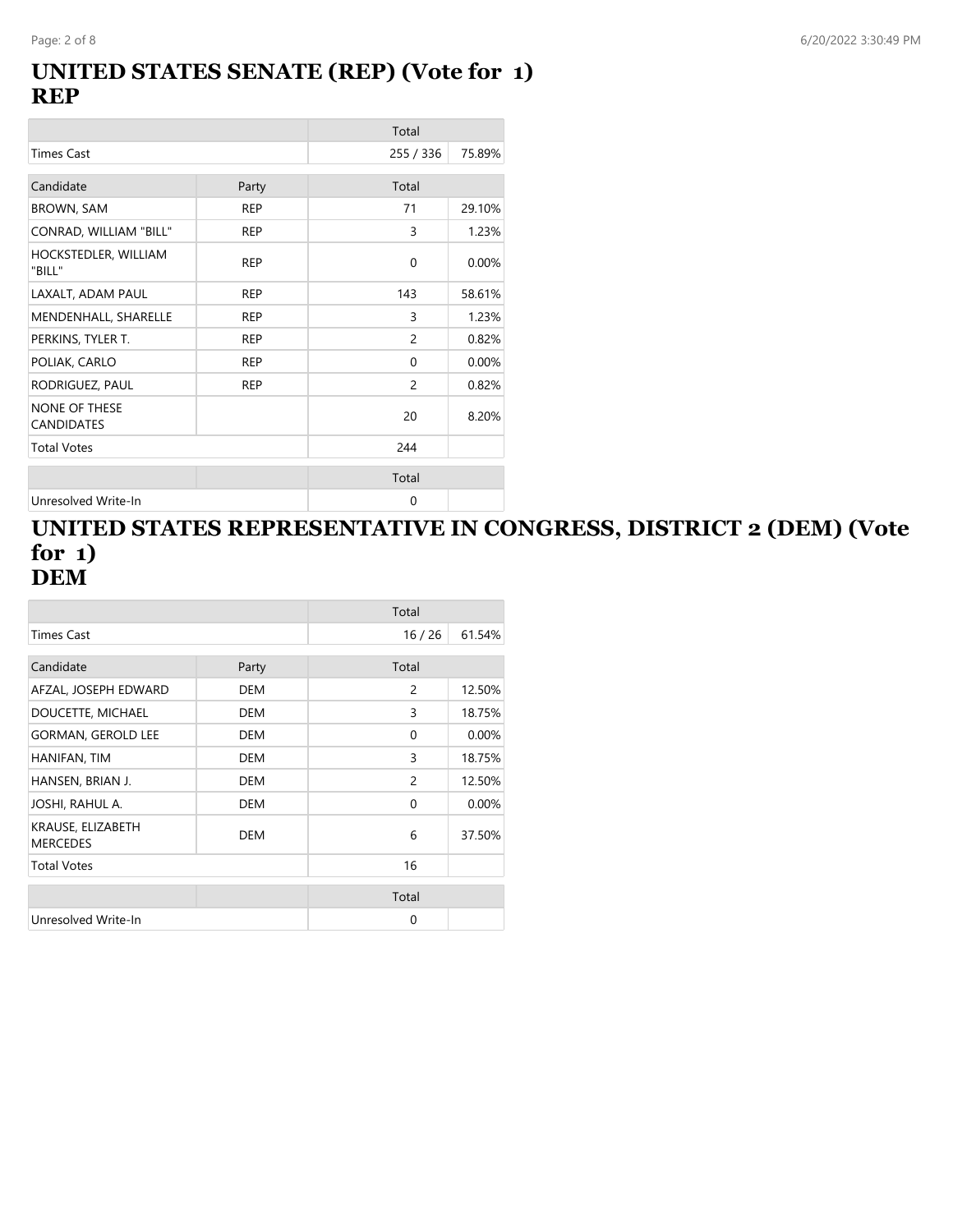#### **UNITED STATES REPRESENTATIVE IN CONGRESS, DISTRICT 2 (REP) (Vote for 1) REP**

|                                    |            | Total     |        |
|------------------------------------|------------|-----------|--------|
| <b>Times Cast</b>                  |            | 255 / 336 | 75.89% |
|                                    |            |           |        |
| Candidate                          | Party      | Total     |        |
| AMODEI, MARK E.                    | <b>REP</b> | 138       | 58.47% |
| <b>BECK, JOEL</b>                  | <b>REP</b> | 20        | 8.47%  |
| NADELL, BRIAN                      | <b>REP</b> | 2         | 0.85%  |
| SAMPSON, CATHERINE<br><b>MARIE</b> | <b>REP</b> | 16        | 6.78%  |
| TARKANIAN, DANNY                   | <b>REP</b> | 60        | 25.42% |
| <b>Total Votes</b>                 |            | 236       |        |
|                                    |            |           |        |
|                                    |            | Total     |        |
| Unresolved Write-In                |            | $\Omega$  |        |

# **GOVERNOR (DEM) (Vote for 1) DEM**

|                                           |            | Total |        |
|-------------------------------------------|------------|-------|--------|
| <b>Times Cast</b>                         |            | 16/26 | 61.54% |
| Candidate                                 | Party      | Total |        |
| COLLINS, TOM                              | <b>DEM</b> | 3     | 18.75% |
| SISOLAK, STEVE                            | <b>DEM</b> | 12    | 75.00% |
| <b>NONE OF THESE</b><br><b>CANDIDATES</b> |            | 1     | 6.25%  |
| <b>Total Votes</b>                        |            | 16    |        |
|                                           |            | Total |        |
| Unresolved Write-In                       |            | 0     |        |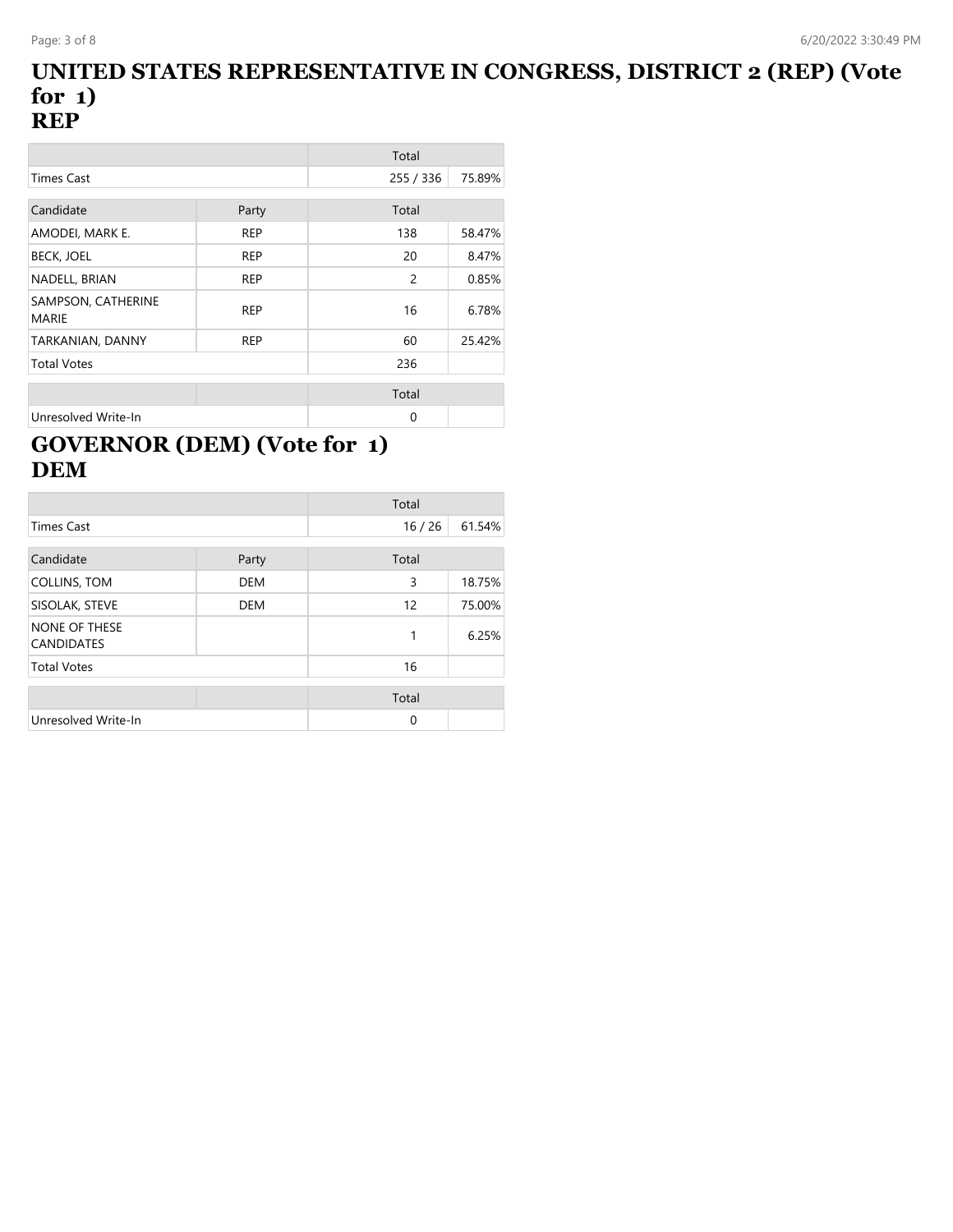# **GOVERNOR (REP) (Vote for 1) REP**

|                                           |            | Total               |        |
|-------------------------------------------|------------|---------------------|--------|
| <b>Times Cast</b>                         |            | 255 / 336<br>75.89% |        |
| Candidate                                 | Party      | Total               |        |
| <b>EVANS, SEVEN ACHILLES</b>              | <b>REP</b> | $\overline{c}$      | 0.81%  |
| EVERTSEN, GARY "RADAR"                    | <b>REP</b> | 2                   | 0.81%  |
| <b>GILBERT, JOEY</b>                      | <b>REP</b> | 82                  | 33.06% |
| HAMILTON, EDDIE "MR. FIX<br>IT NOW"       | <b>REP</b> | 0                   | 0.00%  |
| <b>HECK, TOM</b>                          | <b>REP</b> | 4                   | 1.61%  |
| HELLER, DEAN                              | <b>REP</b> | 66                  | 26.61% |
| LEE, JOHN J.                              | <b>REP</b> | $\overline{4}$      | 1.61%  |
| LOMBARDO, JOE                             | <b>REP</b> | 70                  | 28.23% |
| LUSAK, STANLEIGH HAROLD                   | <b>REP</b> | 1                   | 0.40%  |
| NOHRA, GUY                                | <b>REP</b> | 5                   | 2.02%  |
| O'BRIEN, EDWARD E.                        | <b>REP</b> | $\mathbf{1}$        | 0.40%  |
| SIMON, FRED                               | <b>REP</b> | 0                   | 0.00%  |
| WALLS, WILLIAM "DOCK"                     | <b>REP</b> | 0                   | 0.00%  |
| WHITLEY, AMBER                            | <b>REP</b> | 0                   | 0.00%  |
| ZILBERBERG, BARAK                         | <b>REP</b> | 0                   | 0.00%  |
| <b>NONE OF THESE</b><br><b>CANDIDATES</b> |            | 11                  | 4.44%  |
| <b>Total Votes</b>                        |            | 248                 |        |
|                                           |            | Total               |        |
| Unresolved Write-In                       |            | 0                   |        |

## **LIEUTENANT GOVERNOR (DEM) (Vote for 1) DEM**

|                                           |            | Total          |        |
|-------------------------------------------|------------|----------------|--------|
| Times Cast                                |            | 16/26          | 61.54% |
| Candidate                                 | Party      | Total          |        |
|                                           |            |                |        |
| CANO BURKHEAD,<br><b>ELIZABETH "LISA"</b> | <b>DEM</b> | 4              | 25.00% |
| CHASE, EVA                                | <b>DEM</b> | $\overline{c}$ | 12.50% |
| COLE, KIMI                                | <b>DEM</b> | 1              | 6.25%  |
| MARCH, DEBRA                              | <b>DEM</b> | 5              | 31.25% |
| <b>NONE OF THESE</b><br><b>CANDIDATES</b> |            | 4              | 25.00% |
| <b>Total Votes</b>                        |            | 16             |        |
|                                           |            |                |        |
|                                           |            | Total          |        |
| Unresolved Write-In                       |            | $\mathbf 0$    |        |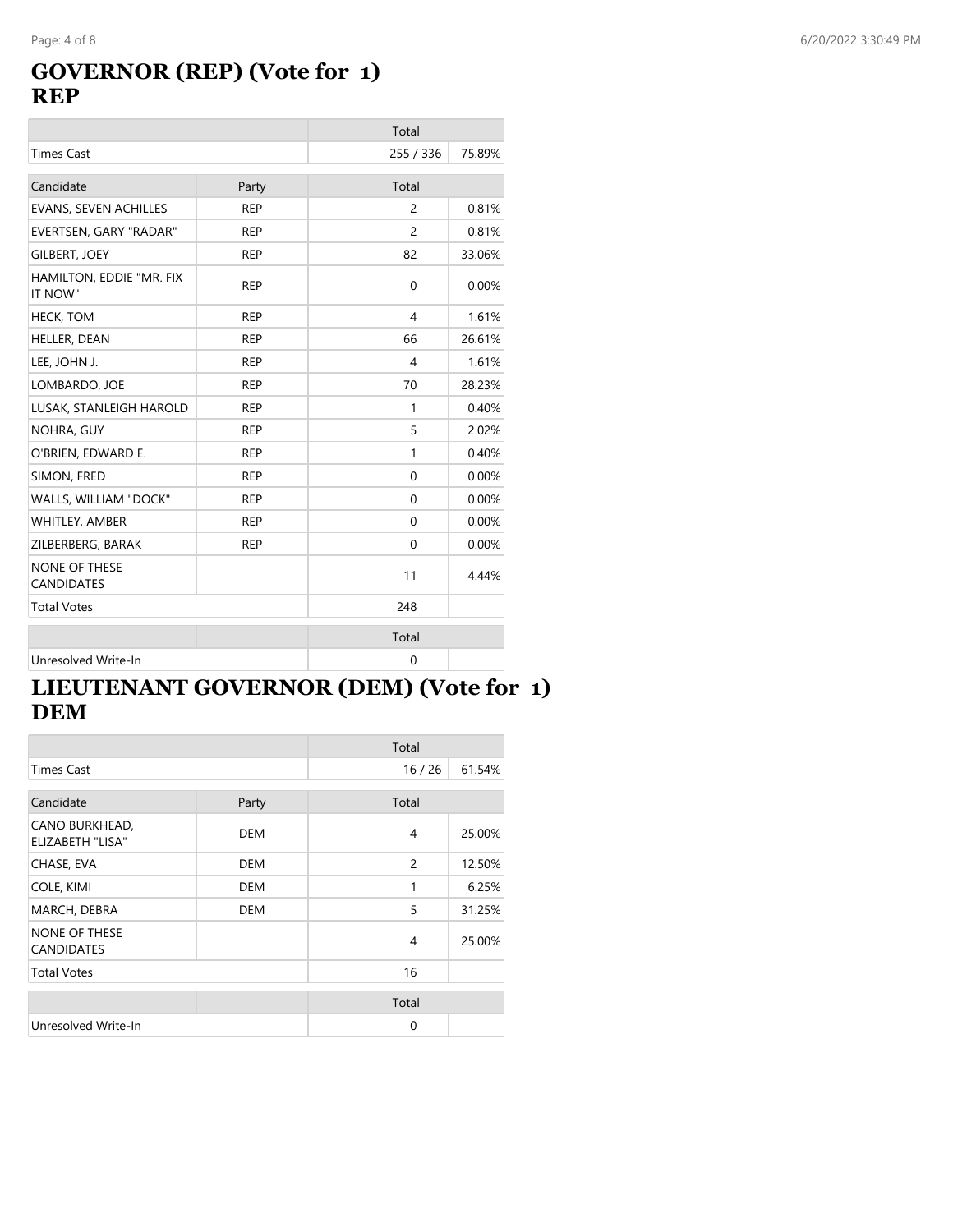#### **LIEUTENANT GOVERNOR (REP) (Vote for 1) REP**

|                                           |            | Total     |        |
|-------------------------------------------|------------|-----------|--------|
| <b>Times Cast</b>                         |            | 255 / 336 | 75.89% |
| Candidate                                 | Party      | Total     |        |
| ANTHONY, STAVROS                          | <b>REP</b> | 65        | 27.31% |
| GRADY, JR., WALTER A.<br>"TONY"           | <b>REP</b> | 25        | 10.50% |
| HAWKINS, M. KAMERON                       | <b>REP</b> | 11        | 4.62%  |
| MILLER, JOHN                              | <b>REP</b> | 33        | 13.87% |
| MILLER, II, MACK                          | <b>REP</b> | 6         | 2.52%  |
| PAVONE, PETER                             | <b>REP</b> | 4         | 1.68%  |
| SCHWARTZ, DAN                             | <b>REP</b> | 39        | 16.39% |
| <b>NONE OF THESE</b><br><b>CANDIDATES</b> |            | 55        | 23.11% |
| <b>Total Votes</b>                        |            | 238       |        |
|                                           |            | Total     |        |
| Unresolved Write-In                       |            | 0         |        |

### **SECRETARY OF STATE (REP) (Vote for 1) REP**

|                                           |            | Total     |        |
|-------------------------------------------|------------|-----------|--------|
| <b>Times Cast</b>                         |            | 255 / 336 | 75.89% |
| Candidate                                 | Party      | Total     |        |
| DAHIR, KRISTOPHER                         | <b>REP</b> | 19        | 8.02%  |
| <b>GERHARDT, JOHN CARDIFF</b>             | <b>REP</b> | 19        | 8.02%  |
| HAW, JESSE                                | <b>REP</b> | 74        | 31.22% |
| <b>KEENAN, SOCORRO</b>                    | <b>REP</b> | 2         | 0.84%  |
| MARCHANT, JIM                             | <b>REP</b> | 36        | 15.19% |
| RAMALHO, GERARD                           | <b>REP</b> | 4         | 1.69%  |
| <b>SCOTTI, RICHARD</b>                    | <b>REP</b> | 16        | 6.75%  |
| <b>NONE OF THESE</b><br><b>CANDIDATES</b> |            | 67        | 28.27% |
| <b>Total Votes</b>                        |            | 237       |        |
|                                           |            | Total     |        |
| Unresolved Write-In                       |            | $\Omega$  |        |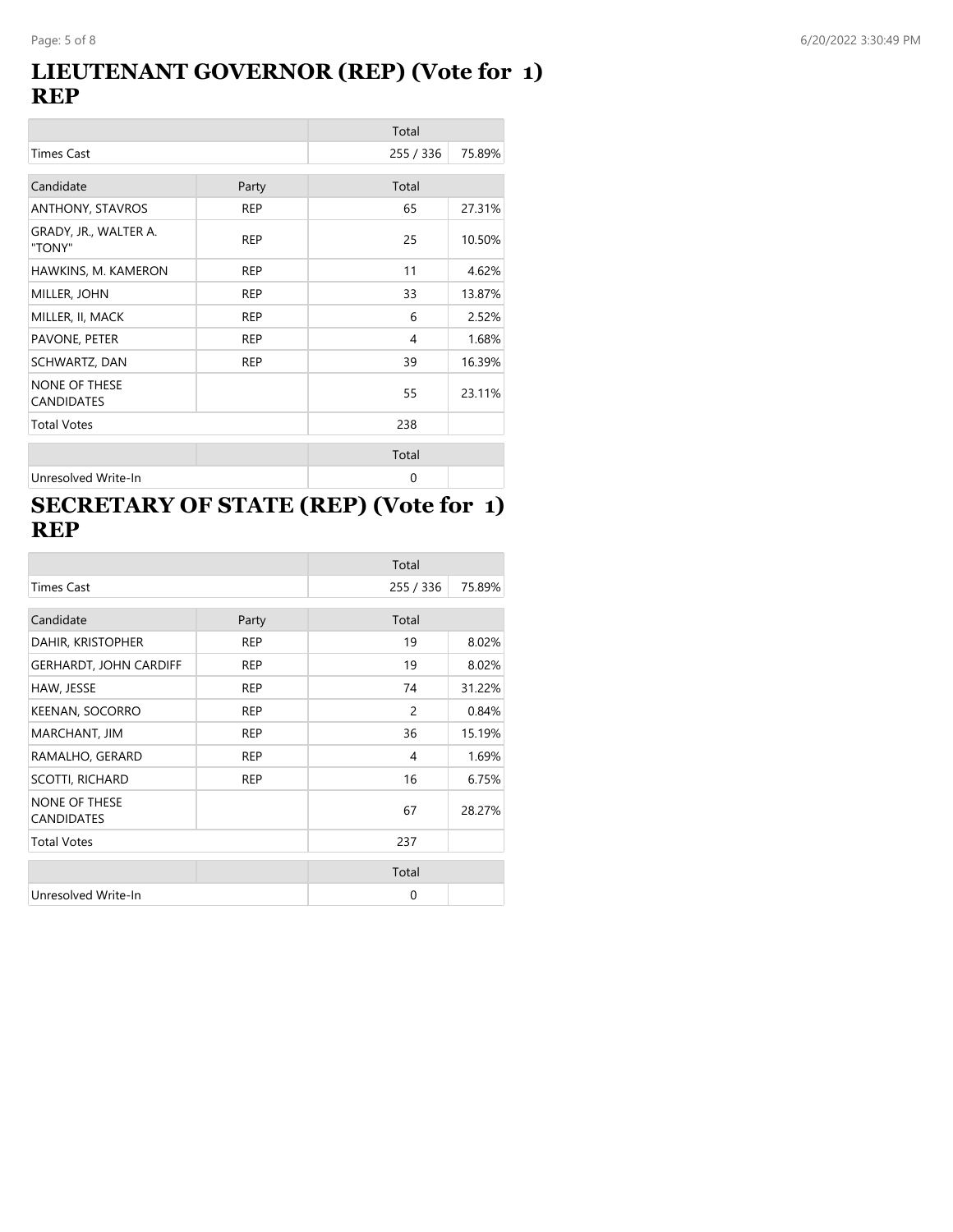#### **STATE TREASURER (REP) (Vote for 1) REP**

|                                           |            | Total     |        |
|-------------------------------------------|------------|-----------|--------|
| <b>Times Cast</b>                         |            | 255 / 336 | 75.89% |
| Candidate                                 | Party      | Total     |        |
| FIORE, MICHELE                            | <b>REP</b> | 131       | 55.04% |
| KESS, EMANUEL "MANNY"                     | <b>REP</b> | 57        | 23.95% |
| <b>NONE OF THESE</b><br><b>CANDIDATES</b> |            | 50        | 21.01% |
| <b>Total Votes</b>                        |            | 238       |        |
|                                           |            | Total     |        |
| Unresolved Write-In                       |            | 0         |        |

#### **STATE CONTROLLER (DEM) (Vote for 1) DEM**

|                                           |            | Total         |        |
|-------------------------------------------|------------|---------------|--------|
| <b>Times Cast</b>                         |            | 16/26         | 61.54% |
| Candidate                                 | Party      | Total         |        |
| COSTA, ALEX                               | <b>DEM</b> | 3             | 18.75% |
| SPIEGEL, ELLEN                            | <b>DEM</b> | 11            | 68.75% |
| <b>NONE OF THESE</b><br><b>CANDIDATES</b> |            | $\mathcal{P}$ | 12.50% |
| <b>Total Votes</b>                        |            | 16            |        |
|                                           |            | Total         |        |
| Unresolved Write-In                       |            | $\Omega$      |        |

#### **ATTORNEY GENERAL (REP) (Vote for 1) REP**

|                                    |            | Total       |        |
|------------------------------------|------------|-------------|--------|
| <b>Times Cast</b>                  |            | 255 / 336   | 75.89% |
| Candidate                          | Party      | Total       |        |
| <b>BLACK, TISHA</b>                | <b>REP</b> | 99          | 41.25% |
| <b>CHATTAH, SIGAL</b>              | <b>REP</b> | 81          | 33.75% |
| NONE OF THESE<br><b>CANDIDATES</b> |            | 60          | 25.00% |
| <b>Total Votes</b>                 |            | 240         |        |
|                                    |            | Total       |        |
| Unresolved Write-In                |            | $\mathbf 0$ |        |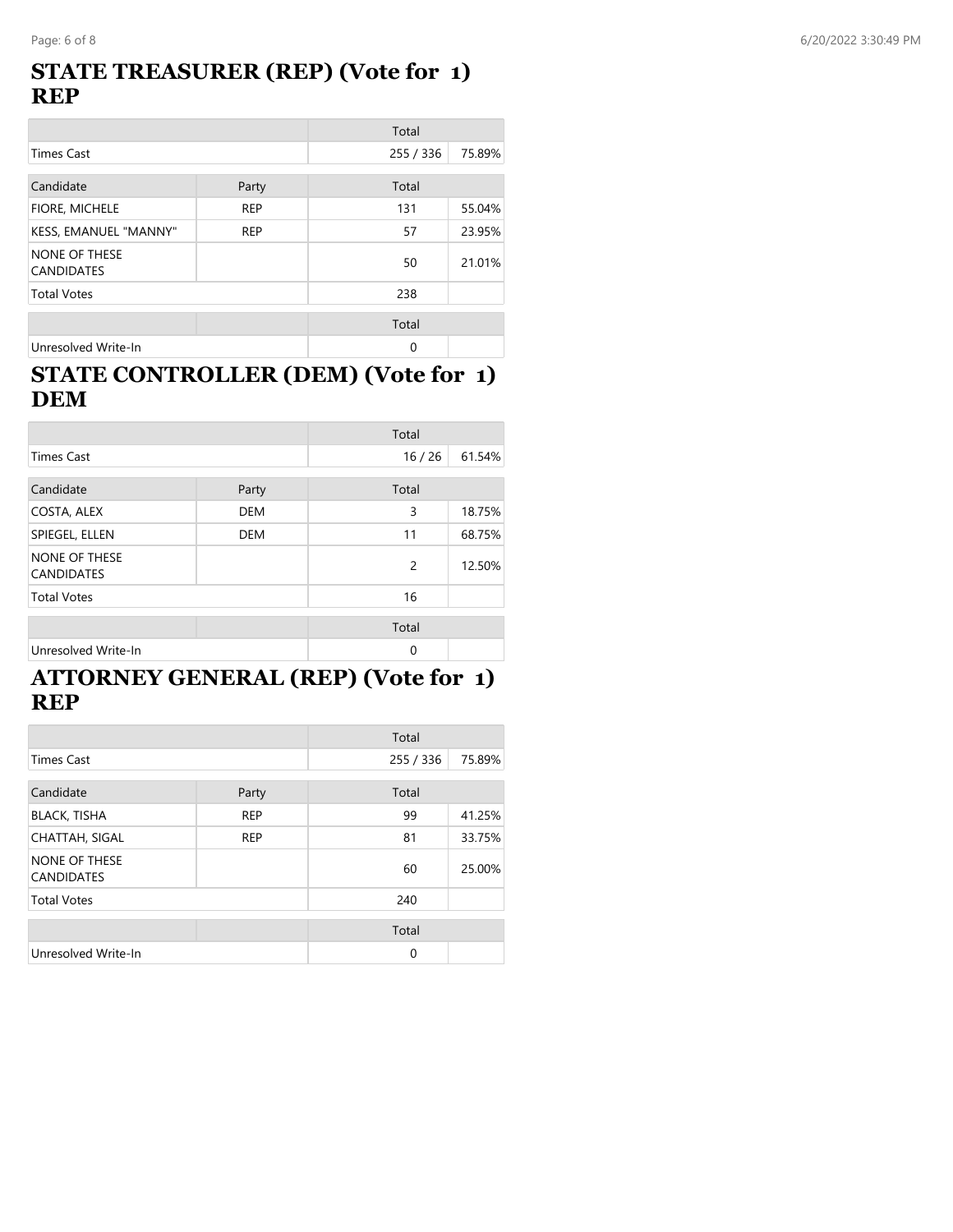#### **BOARD OF REGENTS, DISTRICT 8 (Vote for 1)**

|                                |       | Total       |        |
|--------------------------------|-------|-------------|--------|
| <b>Times Cast</b>              |       | 330 / 483   | 68.32% |
| Candidate                      | Party | Total       |        |
| BALTERA, JONATHAN              | NP.   | 6           | 1.97%  |
| CRAWFORD, MICHELEE<br>"SHELLY" | NP.   | 26          | 8.55%  |
| <b>MANFREDI, AARON</b>         | NP.   | 16          | 5.26%  |
| PORTER, ELMER                  | NP.   | 223         | 73.36% |
| RICE, JOHN PATRICK             | NP.   | 20          | 6.58%  |
| SMITH, STACY                   | NP.   | 13          | 4.28%  |
| <b>Total Votes</b>             |       | 304         |        |
|                                |       | Total       |        |
| Unresolved Write-In            |       | $\mathbf 0$ |        |

### **SHERIFF (Vote for 1)**

|                     |           | Total     |        |
|---------------------|-----------|-----------|--------|
| <b>Times Cast</b>   |           | 330 / 483 | 68.32% |
| Candidate           | Party     | Total     |        |
| CLARK, JAMES        | <b>NP</b> | 9         | 2.80%  |
| HICKS, DAVID        | <b>NP</b> | 162       | 50.47% |
| WATTS, JESSE        | NP        | 150       | 46.73% |
| <b>Total Votes</b>  |           | 321       |        |
|                     |           | Total     |        |
| Unresolved Write-In |           | 0         |        |

#### **BOARD OF SCHOOL TRUSTEES, SEAT 2A (Vote for 1)**

|                              |  | Total     |         |
|------------------------------|--|-----------|---------|
| Times Cast                   |  | 330 / 483 | 68.32%  |
| Candidate<br>Party           |  | Total     |         |
| POLLOCK, DILLON<br><b>NP</b> |  | 241       | 100.00% |
| <b>Total Votes</b>           |  | 241       |         |
|                              |  | Total     |         |
| Unresolved Write-In          |  | 0         |         |

# **BOARD OF SCHOOL TRUSTEES, SEAT 2B (Vote for 1)**

|                     |       | Total     |         |
|---------------------|-------|-----------|---------|
| Times Cast          |       | 330 / 483 | 68.32%  |
| Candidate           | Party | Total     |         |
| DECHAMBEAU, HALLEE  | NP    | 248       | 100.00% |
| <b>Total Votes</b>  |       | 248       |         |
|                     |       | Total     |         |
| Unresolved Write-In |       | 0         |         |